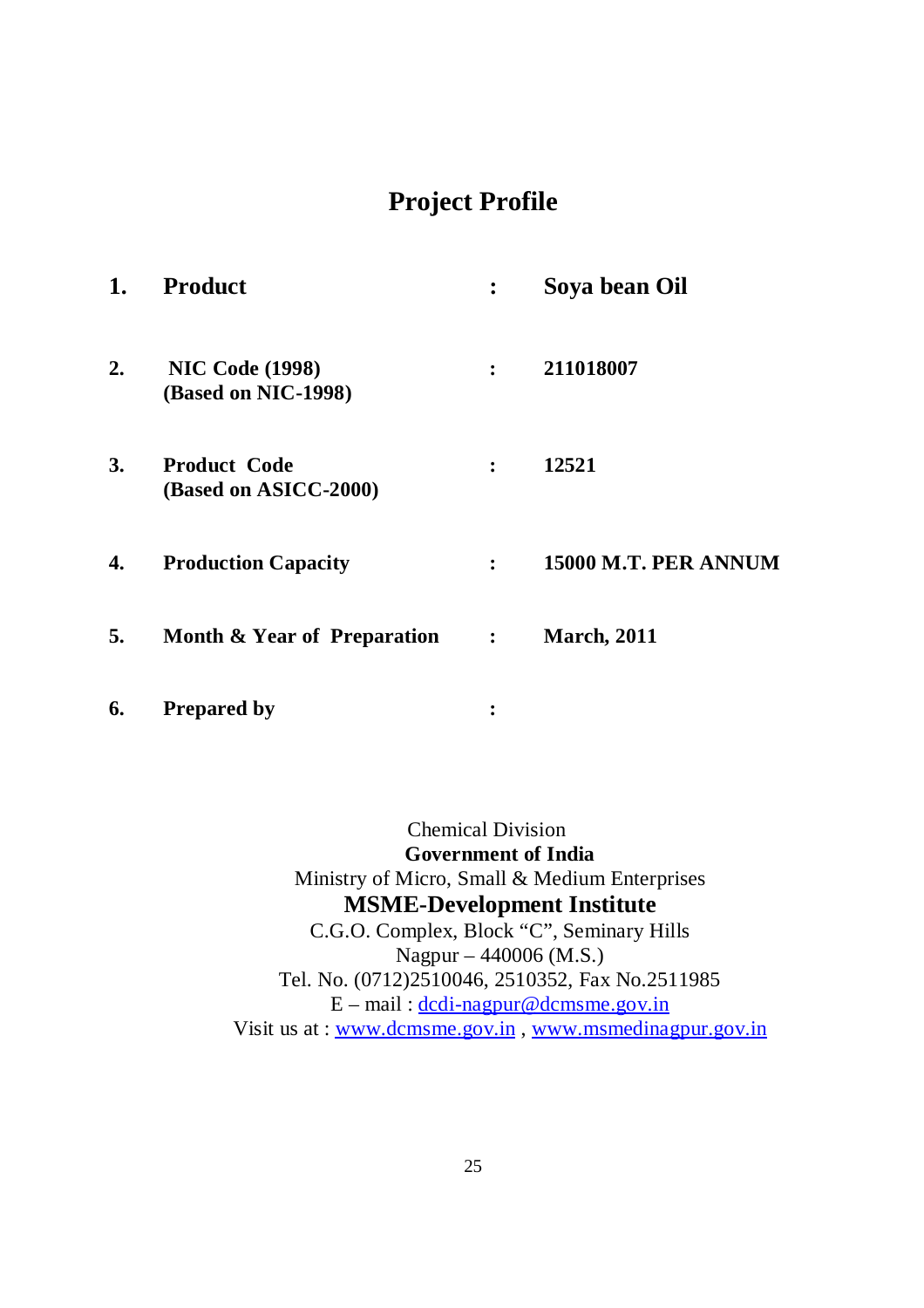### **1. INTRODUCTION OF THE PRODUCT :**

Soya bean oil is obtained from the seeds either by pressing or solvent extraction method. It is the highest volume vegetable oil produced. The oil content in the seed is about 20 % on dry basis. The crude Soya bean oil of good quality has a light amber color, which upon alkali refining is reduced to the light yellow color of most vegetable seed oils. Soya bean oil produced from green or immature beans may contain sufficient chlorophyll to have a greenish cast but this is not usually very evident until after the yellow – red pigments of the oil have been bleached in hydrogenation. Oil produced from badly damaged beans may have a dark brown color, which will be very difficult to remove by refining.

The crude oil particularly obtained by solvent extraction method contains relatively large amounts (1.5–2.5 %) of non-glyceride materials consisting mainly of phosphatides. The FFA content of good crude Soya bean oil is slightly in excess of  $0.5 \%$ .

### **2. PLANT CAPACITY PER ANNUM : 15000 M.T. per Annum.**

### **3. MARKET & DEMAND ASPECTS :**

The solvent extracted Soya bean oil is mainly supplied to Oil refineries, which convert it in to Refined Soya bean Oil. The main use of the oil after refining is for the edible purposes. Particularly Vidarbha region of Maharashtra State is rich in Soya bean. Therefore there are so many refineries, who are buying solvent extracted Soya bean oil to process it further. Looking at the trends of oil used for edible purposes, Soya bean oil is in huge demand. This is also because other edible oils used in this region viz. Ground nut Oil, Sunflower oil, Mustard oil etc. are costly in comparison to Soya bean oil. Refined and partial hydrogenated Soya bean oil is also used in the manufacture of margarines and shortenings. Crude Soya bean oil will be processed further by refineries to convert it in to refined oil, which will be used for edible purposes. So for this area Raw material is available, customers are in plenty mainly because of cost considerations and therefore this project is having very good market potential.

### **4. BASIS AND PRESUMPTIONS :**

- a. The scheme is based on Three shifts of 8 hours per day and 300 working days per annum.
- b. The interest rate on the borrowed capital has been taken as 12 % per annum.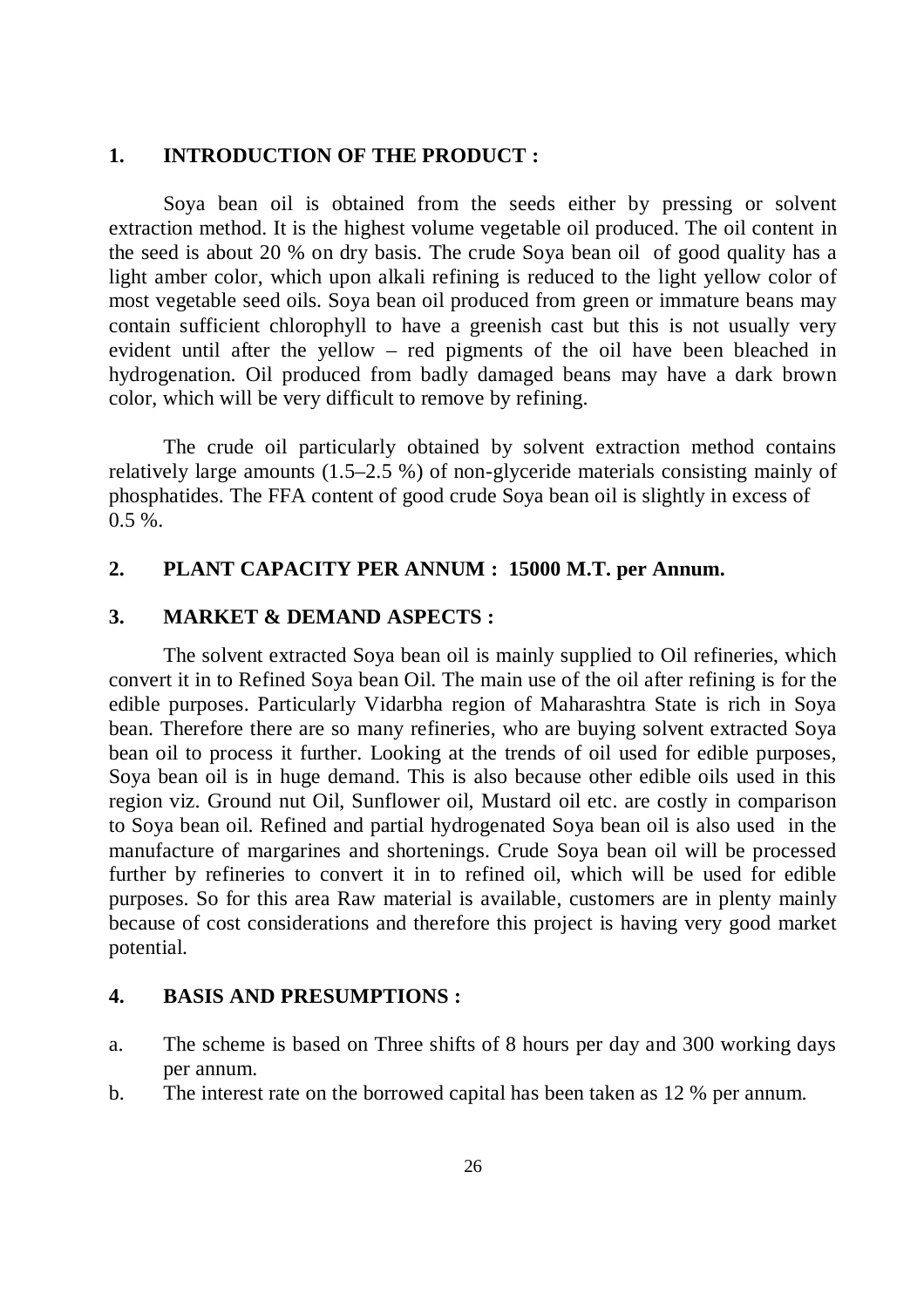- c. The cost in respect of Raw Materials, Packing Materials, Machinery & Equipments has been taken at the time of preparation of project profile and may vary from place to place and time to time.
- d. The rental Value of production shed is taken as per the prevailing rates and and may vary from place to place.
- e. The plant capacity utilization has been taken as 75 %, since plant used for oil extraction is continuous plant.
- f. Recovery of oil from the seed has been taken as 18.5 % for the calculation purposes.

## **5. IMPLEMENTATION SCHEDULE :**

The project implementation will take about nine months. The break-up of activities with relative time for each activity is as follows:

| Sr. | <b>Activity</b>                         | <b>Estimated Time Period</b> |
|-----|-----------------------------------------|------------------------------|
| No. |                                         | (Months)                     |
| 01. | Scheme preparation & approval           | $0 - 2$                      |
| 02. | Registration under MSME Act 2006 and    | $2 - 5$                      |
|     | sanction of loan                        |                              |
| 03. | <b>Placement of Orders for Machines</b> | $4 - 5$                      |
| 04. | <b>PFA</b> License                      | $5 - 7$                      |
| 05. | <b>Power Connection</b>                 | $5 - 7$                      |
| 06. | <b>Installation of Machines</b>         | $7 - 8$                      |
| 07. | Recruitment of Staff & Trial run        | $8 - 9$                      |
| 08. | <b>Commercial Production</b>            | onwards.                     |

## **6. LEGAL ASPECTS :**

The general requirements for obtaining License are as under :

- a. Land and Plant Layout.
- b. Proof of Ownership of Land of Consent letter of owner, if the land is taken on rent .
- c. Copy of Memorandum of articles of association or partnership dead, list of Directors etc. as the case may be.
- d. Photocopy of the packing material specimen.
- e. Clearance from State Pollution Control Board.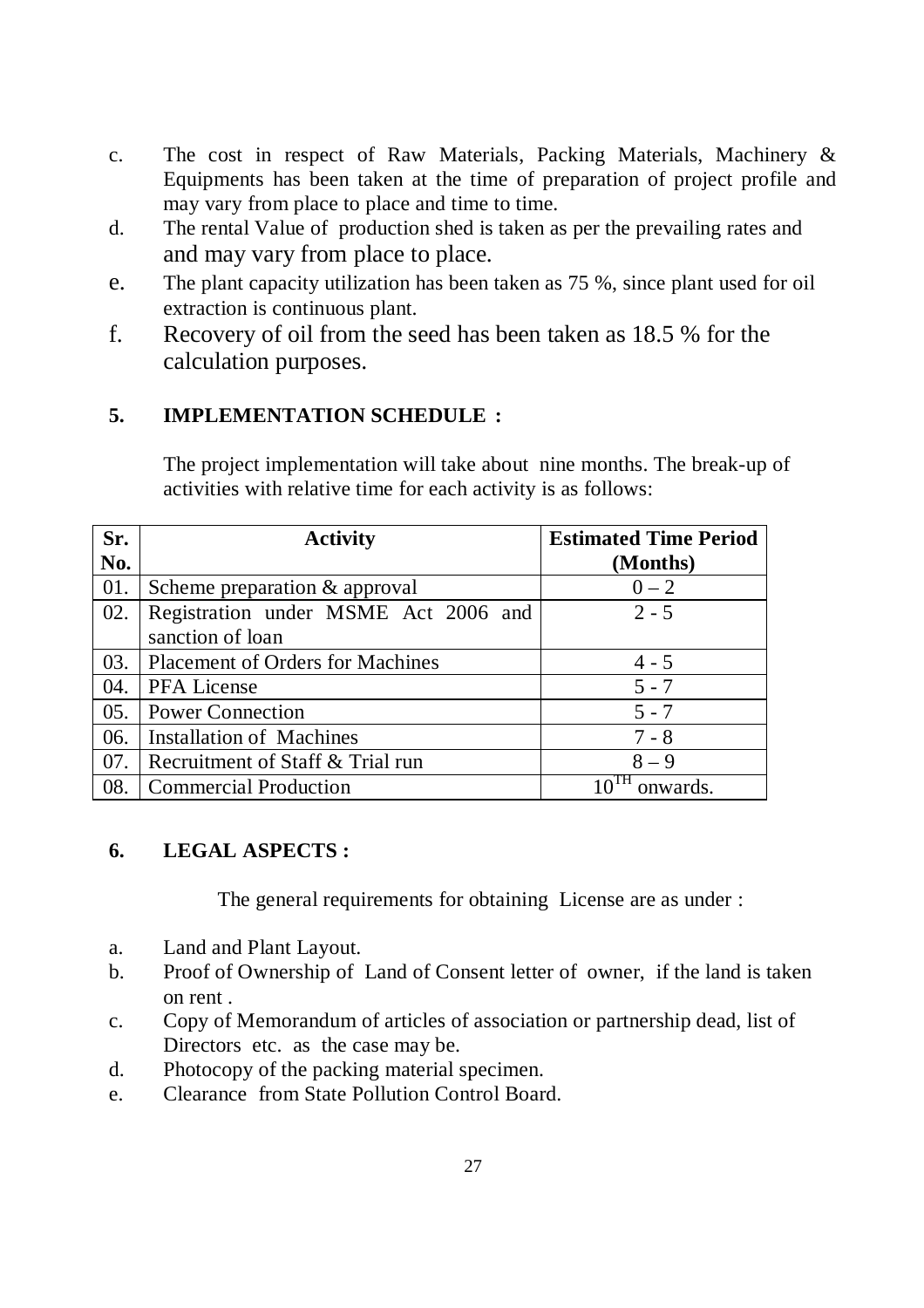- **7. TECHNICAL ASPECTS :**
- **a. PRODUCTION CAPACITY : 15000 MT P.A.**
- **b. QUALITY CONTROL & STANDARDS : As per Customer Specs.**

### **C. MANUFACTURING PROCESS :**

The Soya bean oil is extracted from the seed by Solvent Extraction Method. It is a process of diffusion of solvent in to the oil bearing cells of the raw material resulting a solution of the oil in the solvent "Hexane". The entire process is largely divide in to three main sections as follows:

### **a. Preparatory Section :**

An efficient extraction would need that every oil bearing cell of the material is in contact with solvent. Smaller the material size, better the penetration of the solvent in to the oil bearing cells, but to fine a size will prevent the solvent from percolating through the mass. Hence an optimum size is absolutely essential for efficient extraction. To achieve this Soya bean seeds are passed through expanders after cracking, cooking and flaking.

### **b. Main Extraction :**

The prepared material is received in to extraction plant. The extraction chamber consists of a number of solvent sprayers, which sprays the solvent over the entire bed of

raw material. The length & breadth is designed to give sufficient time for intimate contact penetration and percolation of solvent in to raw material. The material coming out of the spraying chamber is deoiled material with solvent which is recovered in the desolventising section, while the mixture of Oil and solvent called Miscella is pumped in to miscella tank, from where it is transferred to desolventiser.

### **c. Desolventisation:**

The extracted material has a tendency for retaining the solvent with it, and this solvent has to be recovered. The retention varies from 20 % to 35 % weight of the material extracted. The basic principle involved in desolventisation is direct and indirect heating of material with steam to a temperature well above boiling point of solvent and thus entrusting no solvent is left over with material. Vapors of solvent are sent to scrubber, where the solvent to trace vapors is washed. The De oiled and desolventised meal thus obtained is then transported to bagging section with the help of a conveyor. A cooling arrangements is provided to ensure proper cooling of the material for easy bagging and hold moisture 10-12 %.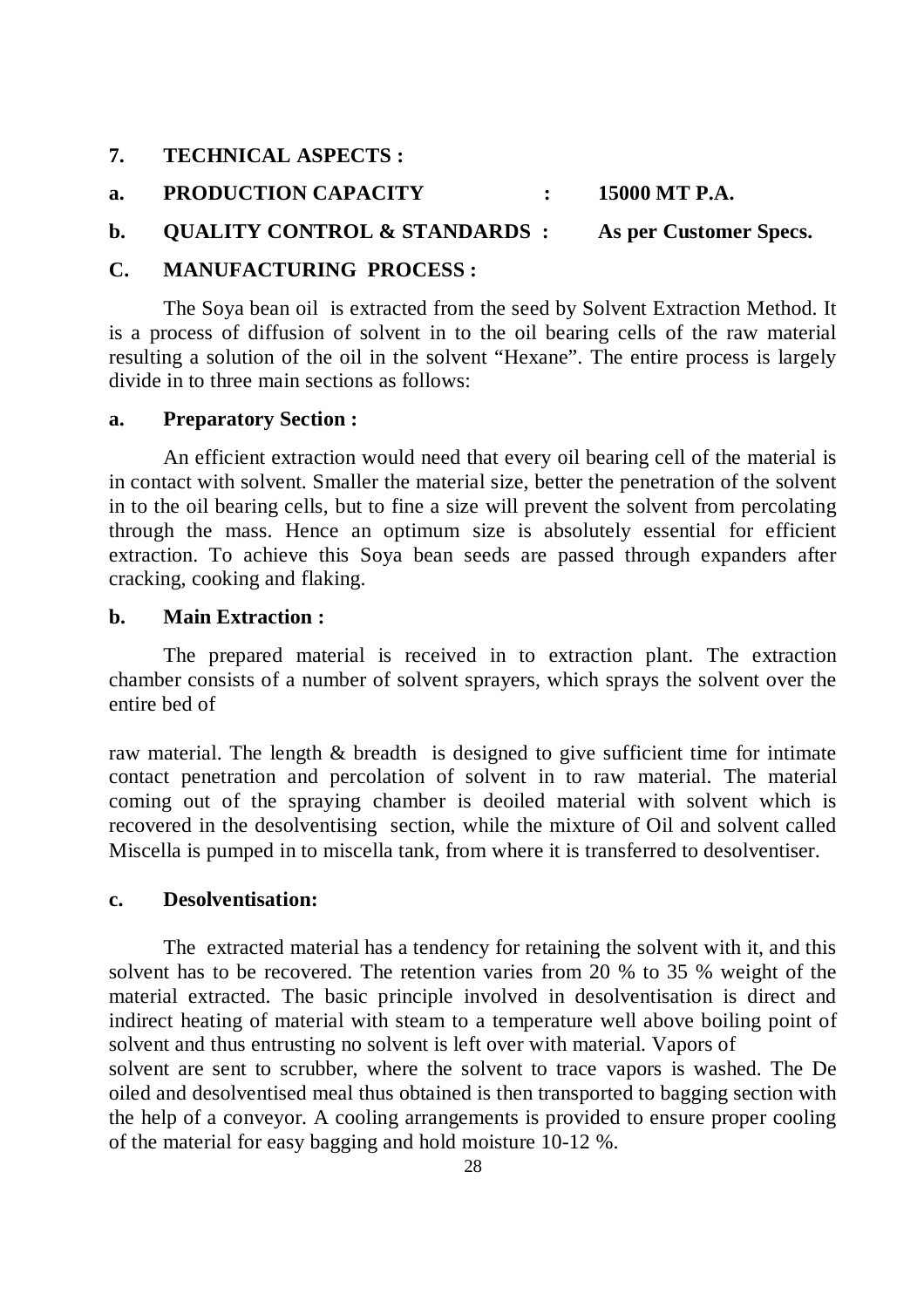### **d. Distillation:**

Mixture of Oil and solvent obtained in the extractor is known as miscella and it normally contains 12% to 18 % of the oil un the solvent. Distillation is performed in three stages under vacuum to ensure that no oxygen is present when the oil is heated to a high temperature. First evaporation takes place in Economizer and concentrates in the first and second, flasher leaving practically only oil behind. This oil is further treated with open steam to ensure that no solvent finds its way along with the oil.

The solvent vapors thus produced passes through Oil – vapor separator to separate out any oil particles strapped with the solvent vapors and are then passed to condenser for condensation.

| Sr.        | <b>Description</b>                               |              | <b>Quantity   Value (Rs.)</b> |
|------------|--------------------------------------------------|--------------|-------------------------------|
| No.        |                                                  |              |                               |
| (a)        | Land & Building                                  |              |                               |
|            | Covered area of 1000 Sq. Mtrs. on rent           | L.S.         | 30,000                        |
| <b>(b)</b> | <b>Machinery &amp; Equipments</b>                |              |                               |
|            |                                                  |              |                               |
| 01.        | Solvent extraction plant 50 TPD comprising -     | L.S.         | 1,38,60,000                   |
|            | Elevators, Seed Cleaner, Aspiration system,      |              |                               |
|            | Cracker, Cooker, Flaker, Roll Grinding           |              |                               |
|            | attachment, Hydraulic system, Conveyors,         |              |                               |
|            | Rotary Air Lock, Feed Bin, Micro Level           |              |                               |
|            | Indicators, Extractor, Rising Hoppers,           |              |                               |
|            | Discharge Bin, Bulk Flow conveyor, Rotary Air    |              |                               |
|            | Lock, Rotary Air Lock, Toaster, Dust Catcher     |              |                               |
|            | New Design, Horizontal Tubular Condensor,        |              |                               |
|            | Sealing Device, Vapour Cooler, Miscella          |              |                               |
|            | Holding Tank, Water Solvent Separator, Spent     |              |                               |
|            | Water Desolventiser, Evaporator, Separator, Pre  |              |                               |
|            | Heater, Condensors, Oil Stripping Column,        |              |                               |
|            | Heater, Drier, Oil Holding Tank, Vaccum          |              |                               |
|            | Equipment, Final Vapour Absorber, Heat           |              |                               |
|            | Exchangers, Final Vertical Stripper, Accessories |              |                               |
|            | and Misc. including installation charges.        |              |                               |
| 02.        | Boiler Coal Fired Capacity : 1.5 ton / hour with | 1 No.        | 3,50,000                      |
|            | Chimney, motor & all accessories                 |              |                               |
| 03.        | Preoperative Expenses                            | L.S.         | 25,000                        |
|            |                                                  | <b>Total</b> | 1,42,35,000                   |

### **8. FINANCIAL ASPECTS :**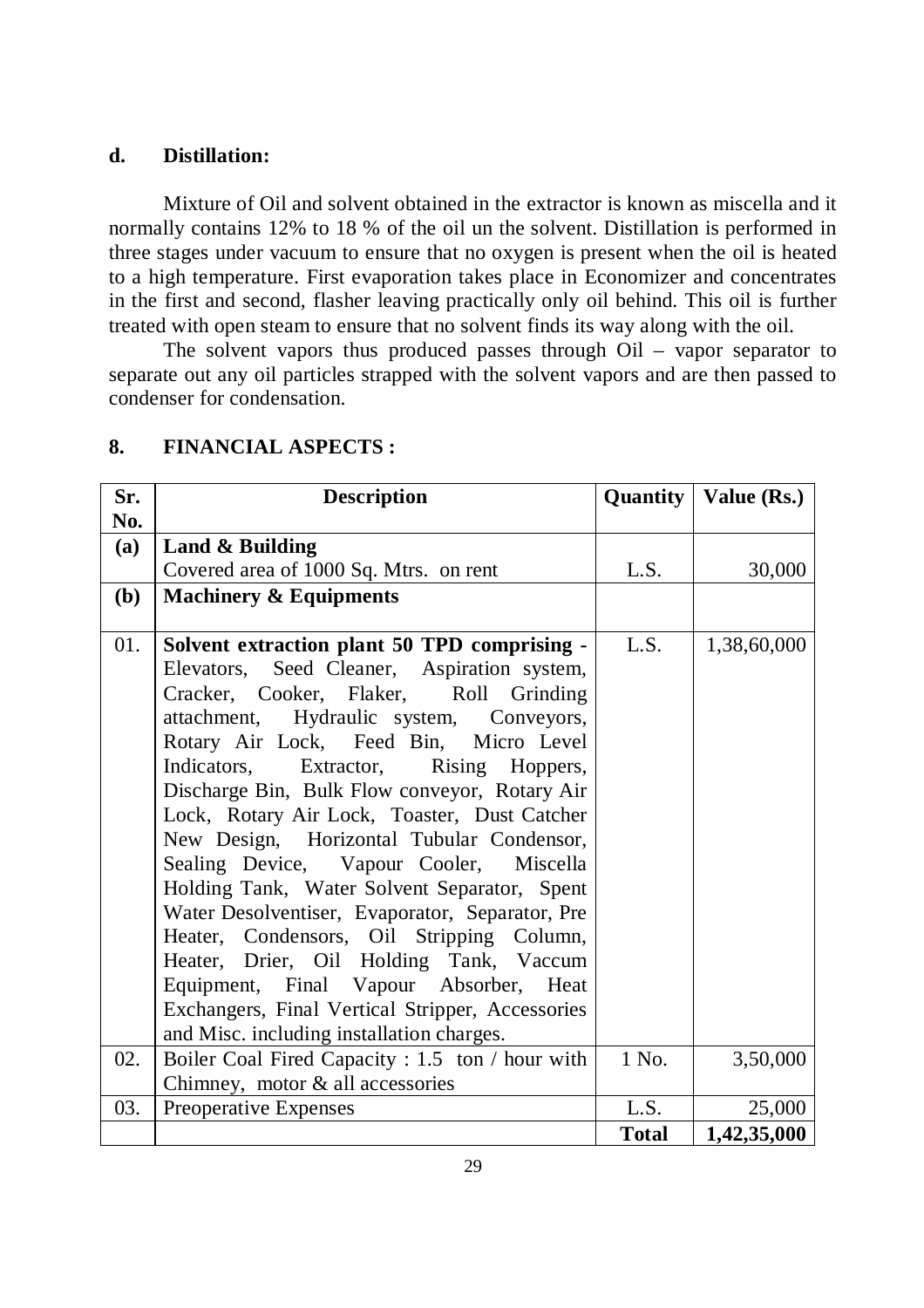| Sr. No. | <b>Description</b>                   | Quantity     | Value (Rs.) |
|---------|--------------------------------------|--------------|-------------|
| 01.     | Soya bean Seed @ Rs.22000 per MT     | 937.5 MT     | 2,06,25,000 |
| 02.     | Hexane $\omega$ 55 per Ltr.          | 425 Ltrs     | 23,375      |
| 03.     | Other Misc. Chemicals                | L.S.         | 20,000      |
| 04.     | Packing Materials viz. HDPE Bags and | L.S.         | 1,00,000    |
|         | other Misc. packing material.        |              |             |
|         |                                      | <b>Total</b> | 2,07,68,375 |

## **(c) Raw & Packing Materials per Month:**

# **(d) Salary & Wages per Month :**

| Sr. No. | <b>Description</b>    | Nos.         | Value (Rs.) |
|---------|-----------------------|--------------|-------------|
| 01.     | Manager               | 01           | 12,000      |
| 02.     | Supervisor / Chemist  | 03           | 18,000      |
| 03.     | Skilled labour        | 06           | 24,000      |
| 03.     | Semi – skilled labour | 12           | 36,000      |
| 04.     | Unskilled labour      | 12           | 30,000      |
|         |                       | <b>Total</b> | 1,20,000    |

# **(e) Utilities per Month :**

| Sr. No. | <b>Description</b>            | Quantity     | Value (Rs.) |
|---------|-------------------------------|--------------|-------------|
| 01.     | Power $\omega$ Rs.5.5/KWH     | 42000        | 2,31,000    |
|         |                               | <b>KWH</b>   |             |
| 02.     | Water                         | L.S.         | 20,000      |
| 03.     | White Coal $@$ Rs.3000 per MT | 150 MT       | 4,50,000    |
|         |                               | <b>Total</b> | 7,01,000    |

# **(f) Other Expenses per Month :**

| Sr. No. | <b>Description</b>                   | Quantity     | Value (Rs.) |
|---------|--------------------------------------|--------------|-------------|
| 01.     | Rent                                 | L.S.         | 30,000      |
| 02.     | Postage & Stationery                 | L.S.         | 2,000       |
| 03.     | Telephone                            | L.S.         | 5,000       |
| 04.     | Repair & Maintenance @ Rs.300 per MT | L.S.         | 2,81,250    |
| 05.     | Insurance @ 2% of Machinery<br>$\&$  |              | 23,725      |
|         | <b>Equipment Cost</b>                |              |             |
| 06.     | Marketing & Travelling Expenses      | L.S.         | 20,000      |
|         |                                      | <b>Total</b> | 3,61,975    |

| $\mathbf{p}$ | Working Capital for One Month $(c+d+e+f)$ |         |             | 2, 19, 51, 350 |
|--------------|-------------------------------------------|---------|-------------|----------------|
| (h)          | <b>Working Capital for three Months</b>   |         | 6,58,54,050 |                |
|              |                                           |         | Or say      | 6,58,54,000    |
| (i)          | <b>Total Capital Investment</b>           | $(b+h)$ |             | 8,00,89,000    |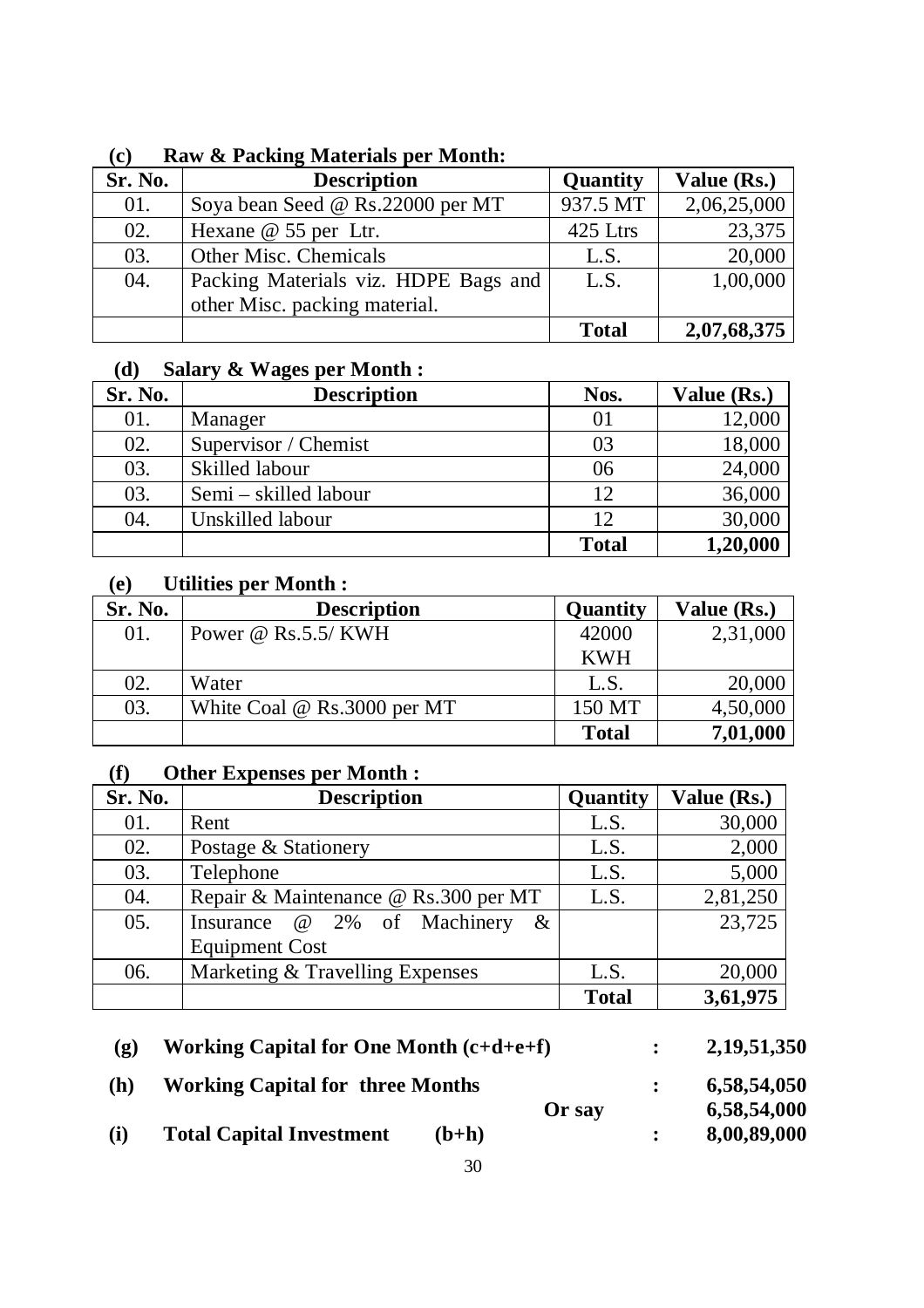# **9. FINANCIAL ANALYSIS :**

### **(a) Cost of production per Annum :**

| Sr. No. | <b>Description</b>                                       | Value (Rs.)  |
|---------|----------------------------------------------------------|--------------|
| 01.     | Raw & Packing Materials                                  | 24,92,20,500 |
| 02.     | Salary & Wages                                           | 14,40,000    |
| 03.     | <b>Utilities</b>                                         | 84,12,000    |
| 04.     | <b>Other Expenses</b>                                    | 43,43,700    |
| 05.     | Depreciation on Machinery & Equipments $\omega$ 10% p.a. | 14,21,000    |
| 06.     | Interest on borrowed capital $@ 12 % p.a.$               | 96,10,680    |
|         | <b>Total</b>                                             | 27,44,47,880 |
|         | Or say                                                   | 27,44,48,000 |

### **(b) Turnover per Annum :**

| Sr. No. | <b>Description</b>                            | Value (Rs.)  |
|---------|-----------------------------------------------|--------------|
| 01.     | 2081 MT Crude Soya bean Oil @ Rs.57000 per MT | 11,86,17,000 |
| 02.     | 9000 MT DOC @ Rs.20,000 per MT                | 18,00,00,000 |
|         | <b>Total</b>                                  | 29,86,17,000 |

# **(c) Net Profit per Year :**

| Net Profit | $\equiv$ | Total turnover | $\overline{\phantom{0}}$ | Total cost of production |
|------------|----------|----------------|--------------------------|--------------------------|
|            | $\equiv$ | 29,86,17,000   | $\overline{\phantom{0}}$ | 27,44,48,000             |

= **2,41,69,000**

# **(d) Profit Ration on Sales :**

### Net Profit

| <b>Profit Ratio on Sales</b> | -------------------- $x$ 100 |
|------------------------------|------------------------------|
|                              | Total turnover               |
|                              | 2,41,69,000                  |
|                              | -------------------- $x$ 100 |
|                              | 29,86,17,000                 |

## $=$  **8.09** %

# **(e) Rate of Return (ROR) on Total Capital Investment:**

|     | Net Profit per annum            |
|-----|---------------------------------|
| ROR |                                 |
|     | <b>Total Capital Investment</b> |
|     | 2,41,69,000                     |
|     | ---------------------- x 100    |
|     | 8,00,89,000                     |
|     | $30.18 \%$                      |
|     |                                 |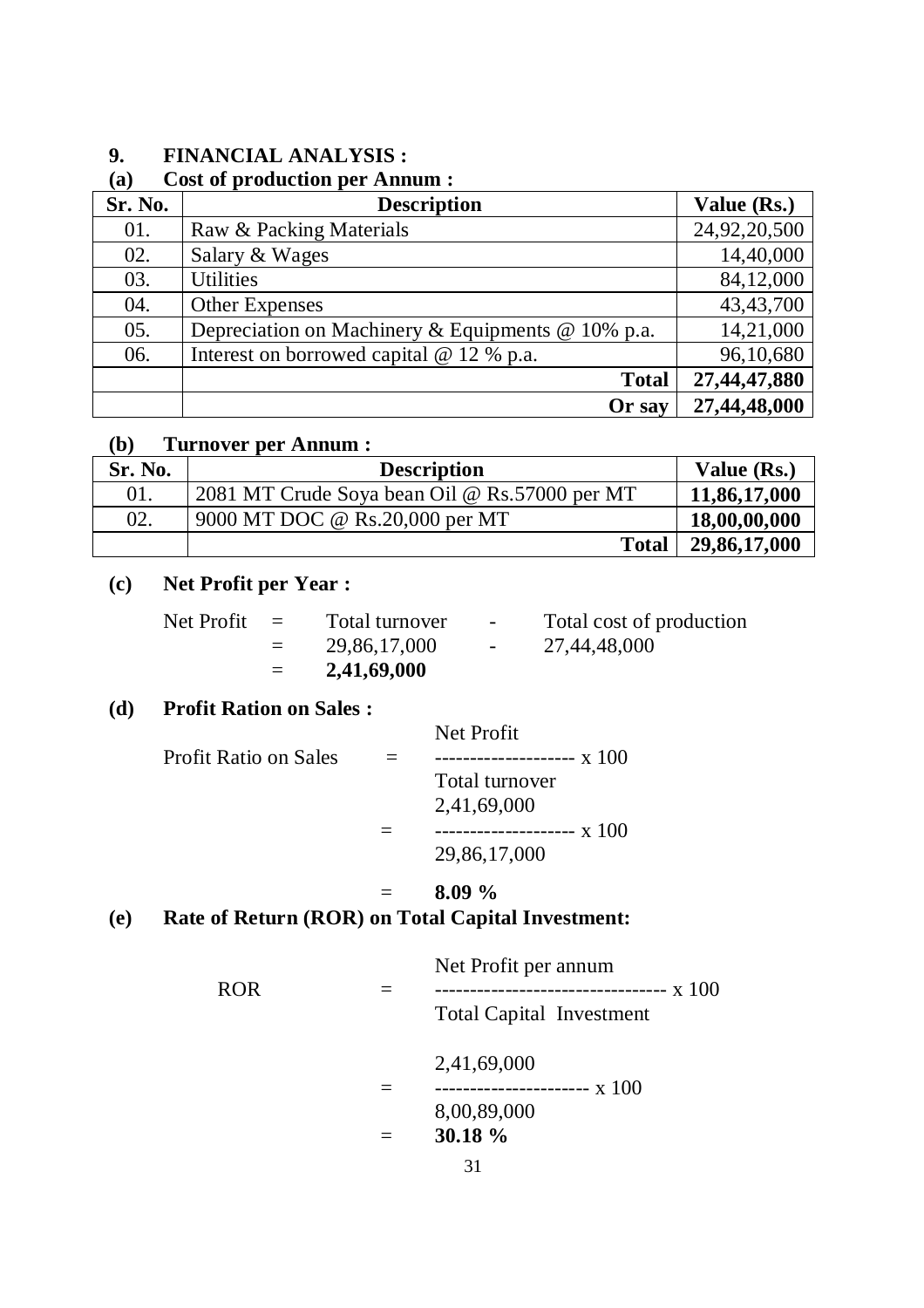### **(f) Break Even Analysis :**

#### **(i) Fixed Cost :**

| Sr. No. | <b>Description</b>                               | Amount (Rs.) |
|---------|--------------------------------------------------|--------------|
| 01.     | Depreciation on Machinery & Equipments @ 10%     | 14,21,000    |
|         | p.a.                                             |              |
| 02.     | Interest on Total Capital Investment @ 12 % p.a. | 96,10,680    |
| 03.     | 40 % of Salary & Wages                           | 5,76,000     |
| 04.     | 40 % of Other Expenses                           | 17,37,480    |
|         | <b>Total</b>                                     | 1,33,45,160  |
|         | Or say                                           | 1,33,45,000  |

### **(ii) Break Even Point (B.E.P.) :**

|        | $35.57 \%$                           |
|--------|--------------------------------------|
|        | $1,33,45,000 + 2,41,69,000$          |
|        | Fixed Cost $+$ Profit<br>1,33,45,000 |
| B.E.P. | <b>Fixed Cost</b>                    |

### **Name and Addresses of Plant and Machinery Suppliers:**

- 1. M/s. M. M. Tekno Engineers, A 65, MIDC, Taloja 410208 (Navi Mumbai) Tel. No.91-22-27402073, 27402074, 27402075, Fax No. 91-22-27402078. Contact Person: Shri Pradeep M. Bhandari, Mb: 09769315463. E-mail: mmtekno@vsnl.net
- 2. M/s. Muez Hest India Pvt. Ltd., 231, Blue Rose Industrial Estate, Near Cable Corporation Western Express Highway, Borivali (E), Mumbai – 400 066. Tel. No.91 – 2228701752, 28541758, Fax No. 91-2228701752. Mb: 09324610477, E-mail: muezhest@vsnl.com , info@muezhest.com **Boilers:**
- 1. M/s. Ross Boilers, 33, Burhani Industrial Estate, Kondhwa Bhudruk, Pune – 411 037. Tel. No. 020 - 24269393, 24272293, Fax No.020 – 24269562 Mb. No. 09822012844, 09922433674, Web site : www.rossindia.com